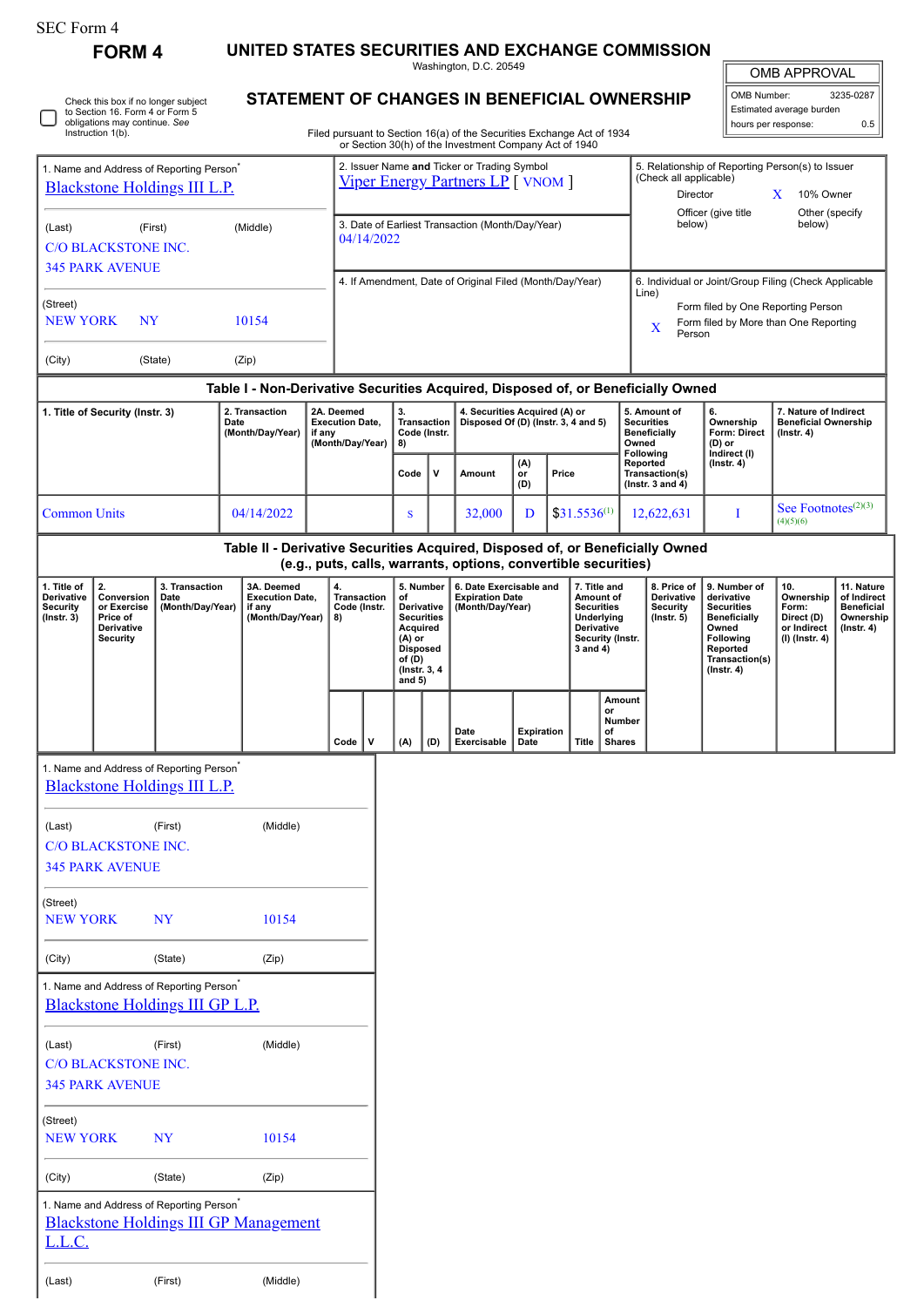| <b>C/O BLACKSTONE INC.</b><br><b>345 PARK AVENUE</b>                                              |         |          |
|---------------------------------------------------------------------------------------------------|---------|----------|
| (Street)<br><b>NEW YORK</b>                                                                       | NY      | 10154    |
| (City)                                                                                            | (State) | (Zip)    |
| 1. Name and Address of Reporting Person <sup>*</sup><br><b>Blackstone Inc.</b>                    |         |          |
| (Last)<br><b>345 PARK AVENUE</b>                                                                  | (First) | (Middle) |
| (Street)<br><b>NEW YORK</b>                                                                       | NY      | 10154    |
| (City)                                                                                            | (State) | (Zip)    |
| 1. Name and Address of Reporting Person <sup>*</sup><br><b>Blackstone Group Management L.L.C.</b> |         |          |
| (Last)<br><b>C/O BLACKSTONE INC.</b><br><b>345 PARK AVENUE</b>                                    | (First) | (Middle) |
| (Street)<br><b>NEW YORK</b>                                                                       | NY      | 10154    |
| (City)                                                                                            | (State) | (Zip)    |
| 1. Name and Address of Reporting Person <sup>*</sup><br><b>SCHWARZMAN STEPHEN A</b>               |         |          |
| (Last)<br><b>C/O BLACKSTONE INC.</b><br><b>345 PARK AVENUE</b>                                    | (First) | (Middle) |
| (Street)<br><b>NEW YORK</b>                                                                       | NY      | 10154    |
| (City)                                                                                            | (State) | (Zip)    |

## **Explanation of Responses:**

1. The price reported in Column 4 is a weighted average price. These common units ("Common Units") representing limited partner interests in Viper Energy Partners LP (the "Issuer") were sold in multiple transactions rangin

2. Reflects Common Units held directly by BX Guidon Topco LLC, a Delaware limited liability company ("BX Guidon Topco"). The controlling membership interests of BX Guidon Topco are held by<br>Blackstone Management Associates EMA II L.L.C. is the sole member of Blackstone Energy Management Associates II L.L.C. Blackstone Holdings III L.P. is the managing member of each of BMA VI L.L.C. and Blackstone EMA II<br>L.L.C. Blackstone Holdings III GP L.P

3. (continued from footnote 2) Blackstone Inc. ("Blackstone") is the sole member of Blackstone Holdings III GP Management L.L.C. The sole holder of the Series II preferred stock of Blackstone is<br>Blackstone Group Management

4. Information with respect to each of the Reporting Persons is given solely by such Reporting Person, and no Reporting Person has responsibility for the accuracy or completeness of information supplied by another Reporting Person.

5. Each of the Reporting Persons (other than to the extent it directly holds securities reported herein) disclaims beneficial ownership of the securities held by the other Reporting Persons, except to the extent of such Re to the extent it directly holds securities reported herein) states that the inclusion of these securities in this report shall not be deemed an admission of beneficial ownership of all of the securities reported herein for purposes of Section 16 of the Exchange Act or for any other purpose.

6. Due to the limitations of the electronic filing system certain Reporting Persons are filing a separate Form 4.

## **Remarks:**

Form 2 of 2

BLACKSTONE HOLDINGS III L.P., By: Blackstone Holdings III GP L.P., its general partner, By: Blackstone Holdings III GP Management L.L.C., its general partner, By: /s/ Tabea Hsi, Name: Tabea Hsi, Title: **Senior Managing Director** 04/18/2022 BLACKSTONE HOLDINGS 04/18/2022III GP L.P., By: Blackstone Holdings III GP Management L.L.C., its general partner, By: /s/ Tabea Hsi, Name: Tabea